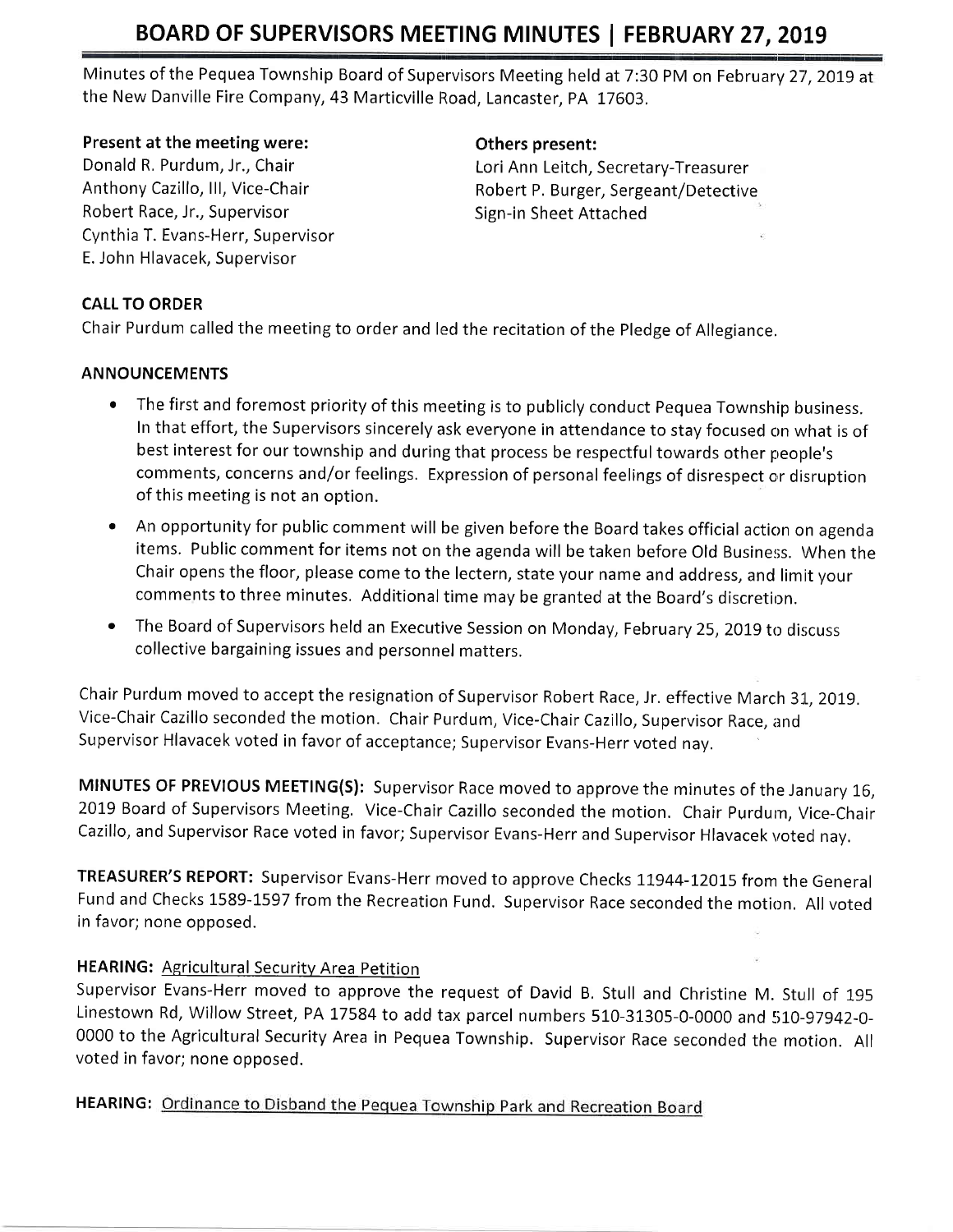Vice-Chair Cazillo moved to adopt Ordinance 214-2019, an Ordinance of the Township of Pequea, Lancaster County, Pennsylvania, to disband the Pequea Township Park and Recreation Board. Supervisor Race seconded the motion.

> Tim Weaver of 722 Baumgardner Road questioned the reasoning behind the Ordinance. Chair Purdum feels it is in the best interest of the Township to have Park and Recreation under the full authority of the Board of Supervisors without an advisory board at this time.

> Jackie Johns of 23 Pine Lane asked if the Supervisors have attended seminars regarding park maintenance, conservation, and MS4s. Vice-Chair Cazillo referenced Section 2 of the Ordinance regarding the formation of committees and encouraged Ms. Johns to participate.

Chair Purdum, Vice-Chair Cazillo, Supervisor Race, and Supervisor Hlavacek voted in favor of adopting Ordinance 214-2019; Supervisor Evans-Herr voted nav.

#### PUBLIC COMMENTS:

Scott Edwards of 98 Baumgardner Road disputed Supervisor Evans-Herr's claim that the Blue paper was written at the request of Senator Scott Martin. Mr. Edwards urged the Chair of the Board of Supervisors to seek clarification from Senator Martin, Supervisor Evans-Herr stated the findings of the Certified Public Accountant who audited the Commission's books moved the investigation forward.

Tom Haas of 2194 New Danville Pike requested a full accounting of the Commission funds. Chair Purdum responded he will contact Ed Browne, the attorney who is handling Commission matters, Mr. Haas then inquired about legal expenses, Chair Purdum explained there was a large bill paid to Special Counsel in January for collective bargaining negotiations that occurred at the end of 2018.

Ms. Johns asked if the Township will be advertising for the 2019 road projects soon. Chair Purdum replied that item is on the agenda under New Business,

Ken Adams of 39 Cobblestone Drive commented on the Sunshine Law and Rules of Order. He then thanked Supervisor Race for his service,

#### OLD BUSINESS: None

#### NEW BUSINESS:

1. Consider Planning Module Exemption for Millwood Road Lot 1 - Supervisor Evans-Herr moved to approve the Planning Module Exemption for Millwood Road Lot 1. Supervisor Race seconded the motion.

> Mr. Adams began to ask a question regarding the proposed driveway for Millwood Road Lot 1. Chair Purdum told him that is not the matter before the Board this evening,

All voted in favor; none opposed.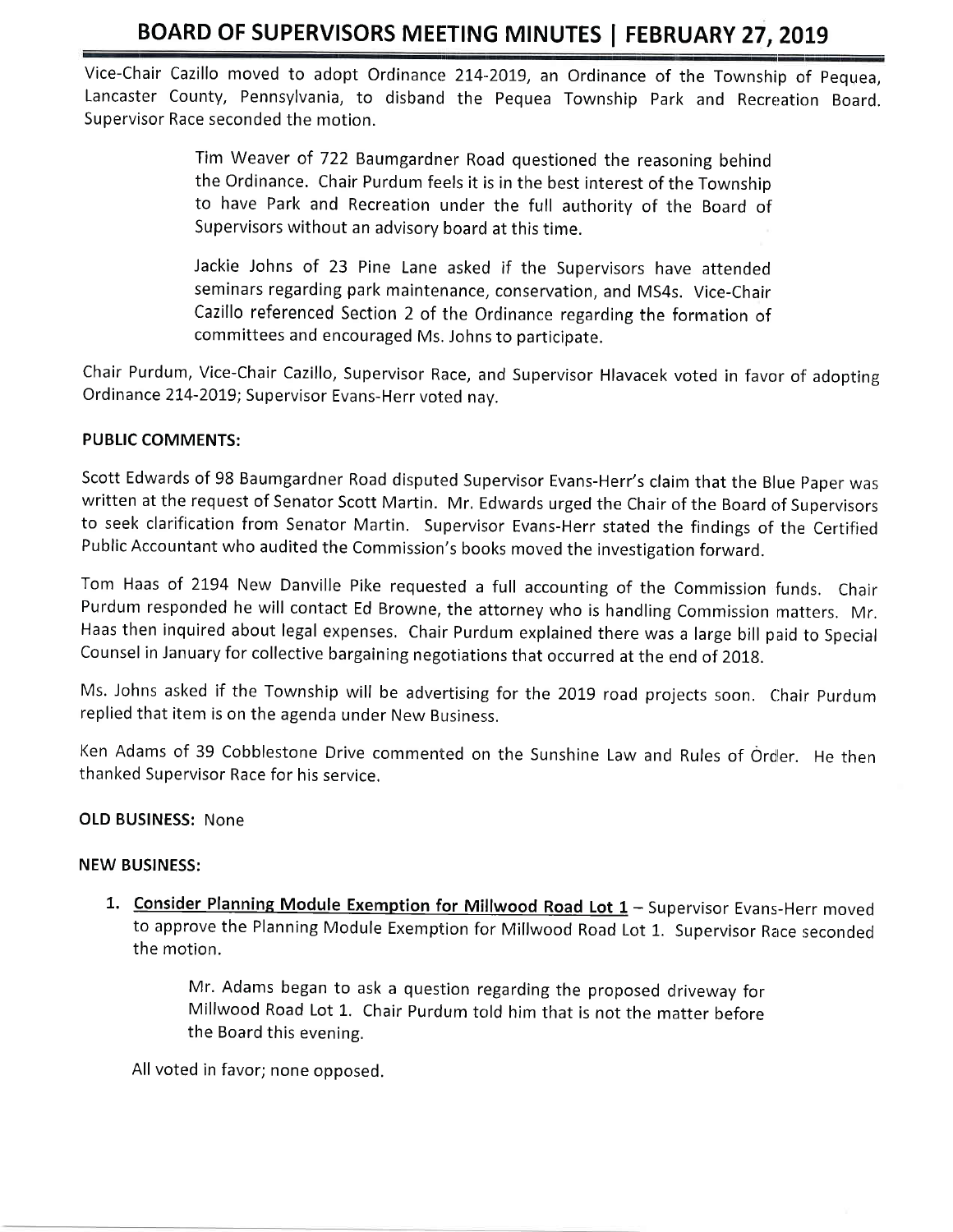- 2. Consider Well Isolation Waiver for 724 Baumgardner Rd Supervisor Evans-Herr moved to approve a Well Isolation Waiver for 724 Baumgardner Road. Vice-Chair Cazillo seconded the motion, Supervisor Evans-Herr directed the Township Engineer to provide a copy of the plan to the adjoining landowners. Chair Purdum confirmed Mr. Weaver of 722 Baumgardner Road does not object to the waiver. All voted in favor; none opposed,
- 3. Consider Penn Grant Commons Letter of Credit Reduction Request for Phase I Supervisor Evans-Herr moved to reduce the Letter of Credit for Penn Grant Commons phase I and establish <sup>a</sup> new amount equal to \$45,438.25 as recommended by the Township Engineer. Supervisor Race seconded the motion, All voted in favor; none opposed.
- 4. Consider Penn Grant Commons Letter of Credit Reduction Request for Phase II Supervisor Evans-Herr moved to reduce the Letter of Credit for Penn Grant Commons Phase II and establish a new amount equal to \$21,422.50 as recommended by the Township Engineer. Vice-Chair Cazillo seconded the motion. All voted in favor; none opposed.
- 5. Consider Penn Grant Commons Letter of Credit Reduction Request for Phases III and IV -<br>Supervisor Evans-Herr moved to reduce the Letter of Credit for Penn Grant Commons Phases III and lV and establish a new amount equal to 5380,456.35 as recommended by the Township Engineer. Supervisor Race seconded the motion. All voted in favor; none opposed.
- 6. Consider Willow Run Letter of Credit Reduction Request for Phases II and III Supervisor Evans-Herr moved to reduce the Letter of Credit for Willow Run Phases ll and lll and establish a new amount equal to \$520,735.15 as recommended by the Township Engineer. Supervisor Race seconded the motion, All voted in favor; none opposed,
- 7. Discuss proposed Zoning Ordinance Amendment to delete a section relating to Fences and<br>Walls, to delete a section relating to Screening, and to provide Regulations for the Governing of Short-Term Rentals - Chair Purdum recommended taking no action on this item. He does not believe it is a priority and would prefer to let other Townships address short-term renrtals first. Supervisor Evans-Herr asserted the proposed changes to the Zoning Ordinance are crucial for enforcement.

Mr. Haas suggested not grouping multiple revisions into one Amendment, Supervisor Hlavacek informed him of the benefits of compilation.

Ms. Johns does not understand why the Zoning Officer would not be able to enforce the provisions of the Ordinance as it is currently written. Supervisor Evans-Herr explained the one-foot setback of fences creates exposure to adverse possession.

Supervisor Evans-Herr moved to table this item to be revisited under Old Business at the next meeting. Vice-Chair Cazillo seconded the motion. All voted in favor; none opposed.

8. Consider 2019 Paving Projects - Supervisor Race moved to authorize the Secretary to advertise<br>the acceptance of bids for the paving of Segment 30 of West Penn Grant Road from Marticville<br>Road to Millwood Road and the pa the motion. The bid opening will be held on April 9, 2019, and the Board of Supervisors will<br>award the contract during their meeting on April 17, 2019. All voted in favor; none opposed.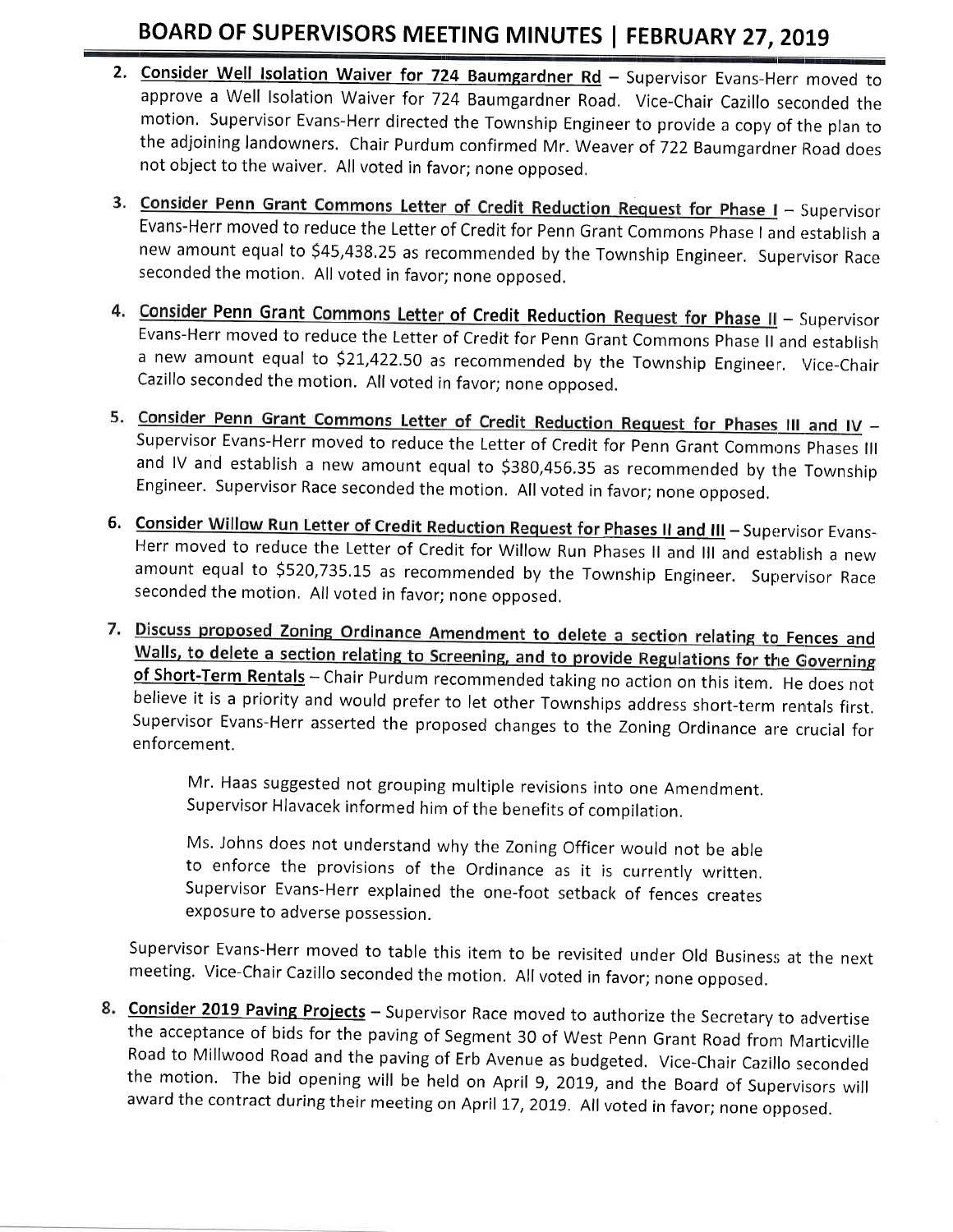- 9. Consider New Danville Fire Company's 2019 Events for Workers' Compensation Insurance<br>Coverage Supervisor Evans-Herr moved to approve New Danville Fire Company's 2019 Events<br>for Workers' Compensation Insurance Coverage voted in favor; none opposed.
- 10. Consider Resolution for the Disposition of Township Property Supervisor Evans-Herr moved to take no action on this item. Supervisor Race seconded the motion. All voted in favor; none opposed.

### REPORTS/UPDATES:

Pequea Township Police Department - Sergeant/Detective Burger delivered the monthly report.

Pequea Township Road Department - Chair Purdum provided an update on the Road Crew's activities and commended them for their efforts removing snow and ice,

Lancaster Inter-Municipal Committee - Vice-Chair Cazillo plans to attend the next LIMC meeting in April. Suburban Lancaster Sewer Authority - Supervisor Evans-Herr reported SLSA is performing well financially and anticipates being able to retire debt.

Zoning/Code Enforcement Officer - Report on File

Pequea Township Zoning Hearing Board - The zoning hearing for the consideration of a variance requested by David Esh on behalf of Elam Stoltzfus of 1166 West Penn Grant Road to permit the erection of a horse barn that exceeds 1,000 square feet in the R-1 Zoning District was cancelled by the applicant.

Pequea Township Planning Commission – The Planning Commission reviewed the ASA Declarations for<br>195 Linestown Road at their January 30, 2019 meeting and reviewed the Preliminary/Final Land<br>Development Plan and Stormwater M 2019 meeting,

### ADJOURNMENT

Chair Purdum adjourned the meeting at g:42 pM,

Respectfully Submitted,

Lori Ann Leitch, Secretary